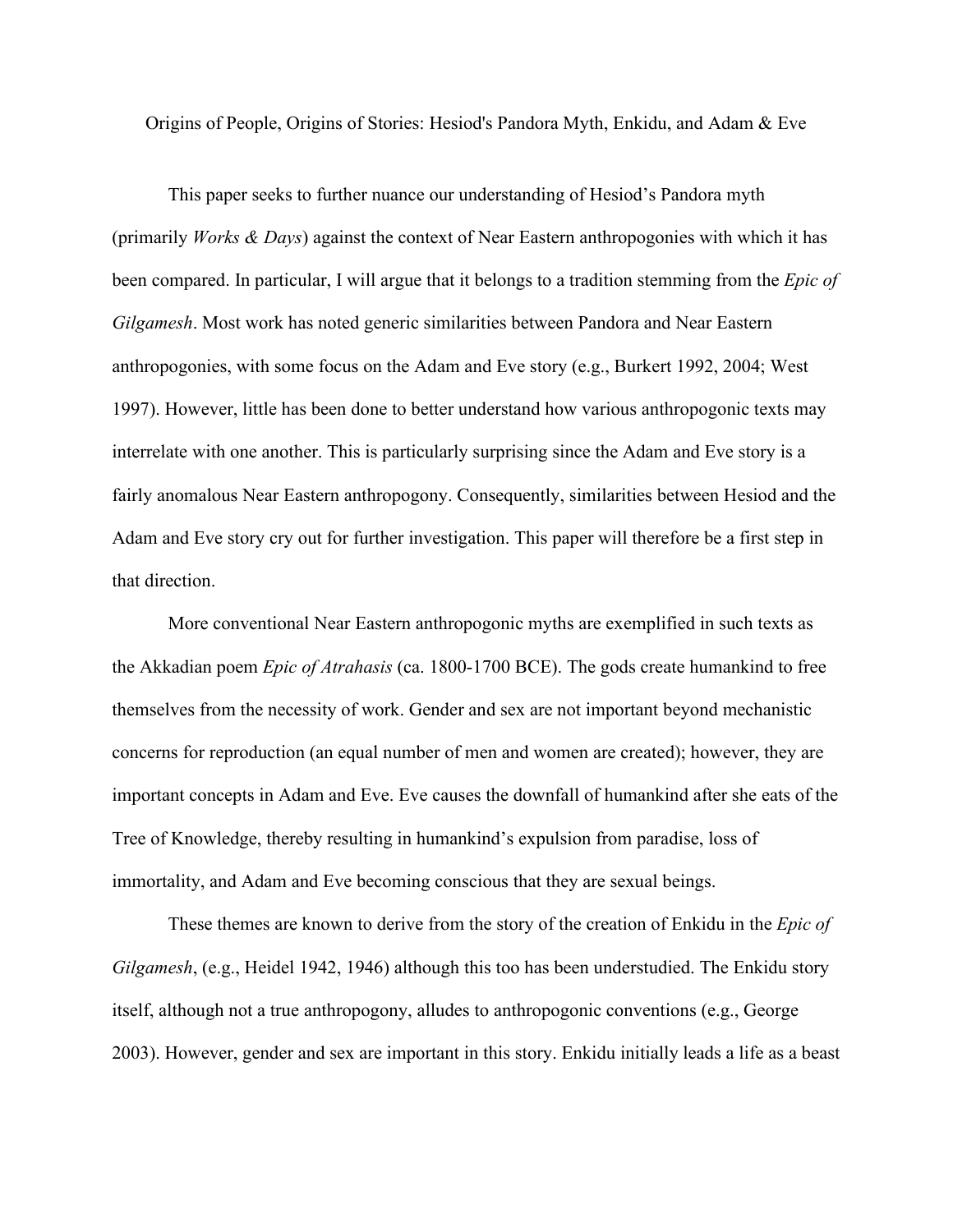and can fight lions and run with the gazelles, but, after the prostitute Shamhat comes to have sex with him, he loses his superhuman strength, puts on clothes, and enters human society.

These themes are also reflected in Hesiod's Pandora myth. The creation of Pandora, like Eve, leads to the sexual awakening of humans, just as Eve and Shamhat do. Moreover, Hesiod tells us that before Pandora, humans lived like the gods – immortal and free from work. However, after she opens the jar, humans become subject to death and disease and the need to work, paralleling the changes to humans suffered in the Adam and Eve story and the Enkidu passage.

This paper therefore proposes that the Pandora myth, in addition to the Adam and Eve story, derives either ultimately from the story of Enkidu's birth in *Gilgamesh* or from an anthropogonic tradition of which *Gilgamesh* is the earliest representative. This tells us that the Pandora myth is not merely a variant of a general Near Eastern-Mediterranean anthropogony, but rather has a specific pedigree. Since Hesiod and Genesis are roughly contemporaneous, this realization may permit future research on the historical context that would explain why both of these stories responded to the same anthropogonic tradition.

## Bibliography

Abusch, Tzvi (2015) *Male and Female in the* Epic of Gilgamesh. Winona Lake, IN.

Burkert, Walter (1992) *The Orientalizing Revolution*. Cambridge, MA.

------------------- (2004) *Babylon, Memphis, Persepolis*. Berkeley.

Clay, Jenny Strauss (2003) *Hesiod's Cosmos*. Cambridge, UK.

Darshan, Guy (2014) "The Origin of the Foundation Stories Genre in the Hebrew Bible and the Ancient Mediterranean," *Journal of Biblical Literature* 133,4:689-709.